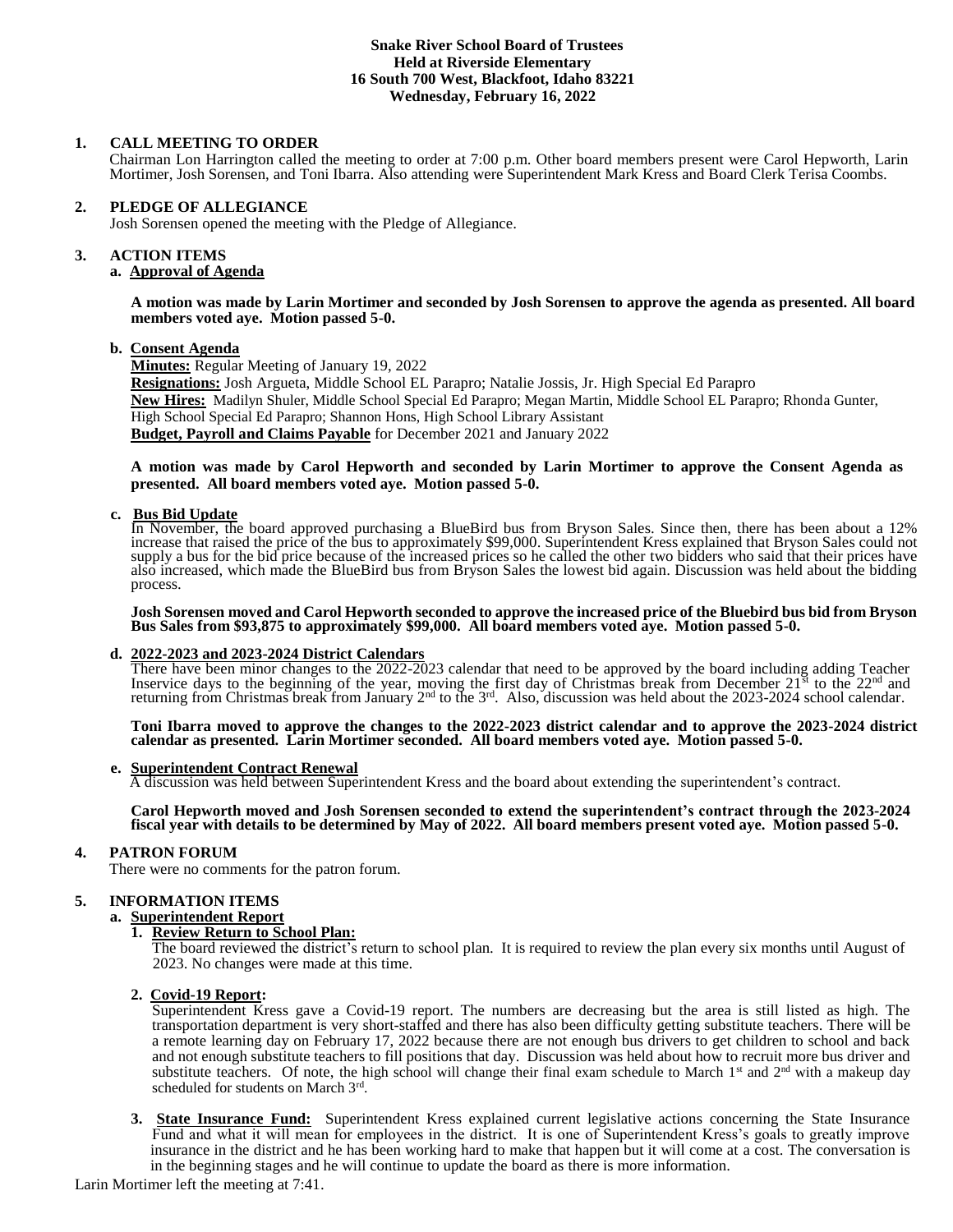**6. ACTION ITEMS**

**Waive First Reading and Adopt:**

**Policy 5107, "Informal Review"**

**Policy 5110, "Criminal History/Background Checks"**

**Policy 5110P, "Criminal History/Backgrounds Procedure"** This procedure is from our current policy manual. **Policy 5125, "Reporting New Employees"**

**Policy 5150, "Salary Schedules, Credit Information, and Special Assignments"** 5150 is from our current manual.

**Policy 5150P1, "Teachers Salary Schedule"** This procedure is from our current policy manual.

**Policy 5150P2, "Administrative Salary Rubric"** This procedure is from our current policy manual.

Policy 5150P3, "Extracurricular Activities and Special Assignment Contracts" procedure is from current policy manual.

**Policy 5150P4, "Classified Salary Schedules 2021-2022"** This procedure is from our current policy manual.

**Policy 5200, "Applicability of Personnel Policies"**

**Policy 5205, "Job Descriptions"**

Policy 5210, "Work Day" A space will be placed between so and that on the last sentence on the first page.

**A motion was made by Josh Sorensen and seconded by Carol Hepworth to waive the first reading and adopt Policy 5107, "Informal Review;" Policy 5110, "Criminal History/Background Checks;" Policy 5110P, "Criminal History/Backgrounds Procedure;" Policy 5125, "Reporting New Employees;" Policy 5150, "Salary Schedules, Credit Information, and Special Assignments;" Policy 5150P1, "Teachers Salary Schedule;" Policy 5150P2, "Administrative Salary Rubric;" Policy 5150P3, "Extracurricular Activities and Special Assignment Contracts;" Policy 5150P4, "Classified Salary Schedules 2021-2022;" Policy 5200, "Applicability of Personnel Policies;" Policy 5205, "Job Descriptions;" and Policy 5210, "Work Day." All board members present voted aye. Motion passed 5-0.**

**Policy 5220, "Assignments, Reassignments, Transfers"**

**Policy 5230, "Accommodating Individuals with Disabilities"**

**Policy 5235, "Health Examination"**

**Policy 5240, "Sexual Harassment/Sexual Intimidation in the Workplace"**

**Policy 5240F, "Sexual Harassment/Sexual Intimidation in the Workplace Acknowledgment"**

**Policy 5260, "Abused and Neglected Child Reporting"**

**Policy 5260F "Report of Suspected Child Abuse, Abandonment, or Neglect"**

**Policy 5265, "Employee Responsibilities Regarding Student Harassment, Intimidation, and Bullying"**

**Policy 5270, "Personal Conduct"** In the fourth paragraph of the policy, wording was changed to add or his or her designee. **Policy 5275, "Adult Sexual Misconduct"**

**A motion was made by Toni Ibarra and seconded by Carol Hepworth to waive the first reading and adopt Policy 5220, "Assignments, Reassignments, Transfers;" Policy 5230, "Accommodating Individuals with Disabilities;" Policy 5235, "Health Examination;" Policy 5240, "Sexual Harassment/Sexual Intimidation in the Workplace;" Policy 5240F, "Sexual Harassment/Sexual Intimidation in the Workplace Acknowledgment;" Policy 5260, "Abused and Neglected Child Reporting;" Policy 5260F "Report of Suspected Child Abuse, Abandonment, or Neglect;" Policy 5265, "Employee Responsibilities Regarding Student Harassment, Intimidation, and Bullying;" Policy 5270, "Personal Conduct;" and Policy 5275, "Adult Sexual Misconduct." All board members present voted aye. Motion passed 5-0.**

**Policy 5280, "Professional Standards Commission (PSC) Code of Ethics"**

**Policy 5285, "Solicitations"**

**Policy 5290, "Political Activity-Staff Participation"**

**Policy 5295, "Professional Employee Representation for Purposes of Negotiations"**

**Policy 5310, "Tobacco Free Policy"**

**Policy 5325, "Employee Use of Social Media Sites, Including Personal Sites"**

**Policy 5325P, "Recommended Practices for Use of Social Media Sites"**

**Policy 5325F, "Employee Use of Social Media Sites, Including Personal Sites Policy Acknowledgement"**

**Policy 5340, "Evaluation of Certificated Personnel"**

**Policy 5340F, "Parent or Guardian Input Form—Classroom Teacher Evaluation"**

**Policy 5350, "Certified Personnel Resignation (Release from Contract)"**

**Policy 5360, "Dress and Appearance"** This policy is from our current policy manual.

**A motion was made by Carol Hepworth and seconded by Josh Sorensen to waive the first reading and adopt Policy 5280, "Professional Standards Commission (PSC) Code of Ethics;" Policy 5285, "Solicitations;" Policy 5290, "Political Activity-Staff Participation;" Policy 5295, "Professional Employee Representation for Purposes of Negotiations;" Policy 5310, "Tobacco Free Policy;" Policy 5325, "Employee Use of Social Media Sites, Including Personal Sites;" Policy 5325P, "Recommended Practices for Use of Social Media Sites;" Policy 5325F, "Employee Use of Social Media Sites, Including Personal Sites Policy Acknowledgement;" Policy 5340, "Evaluation of Certificated Personnel;" Policy 5340F, "Parent or Guardian Input Form—Classroom Teacher Evaluation;" Policy 5350, "Certified Personnel Resignation (Release from Contract);" and Policy 5360, "Dress and Appearance;" All board members present voted aye. Motion passed 5-0.**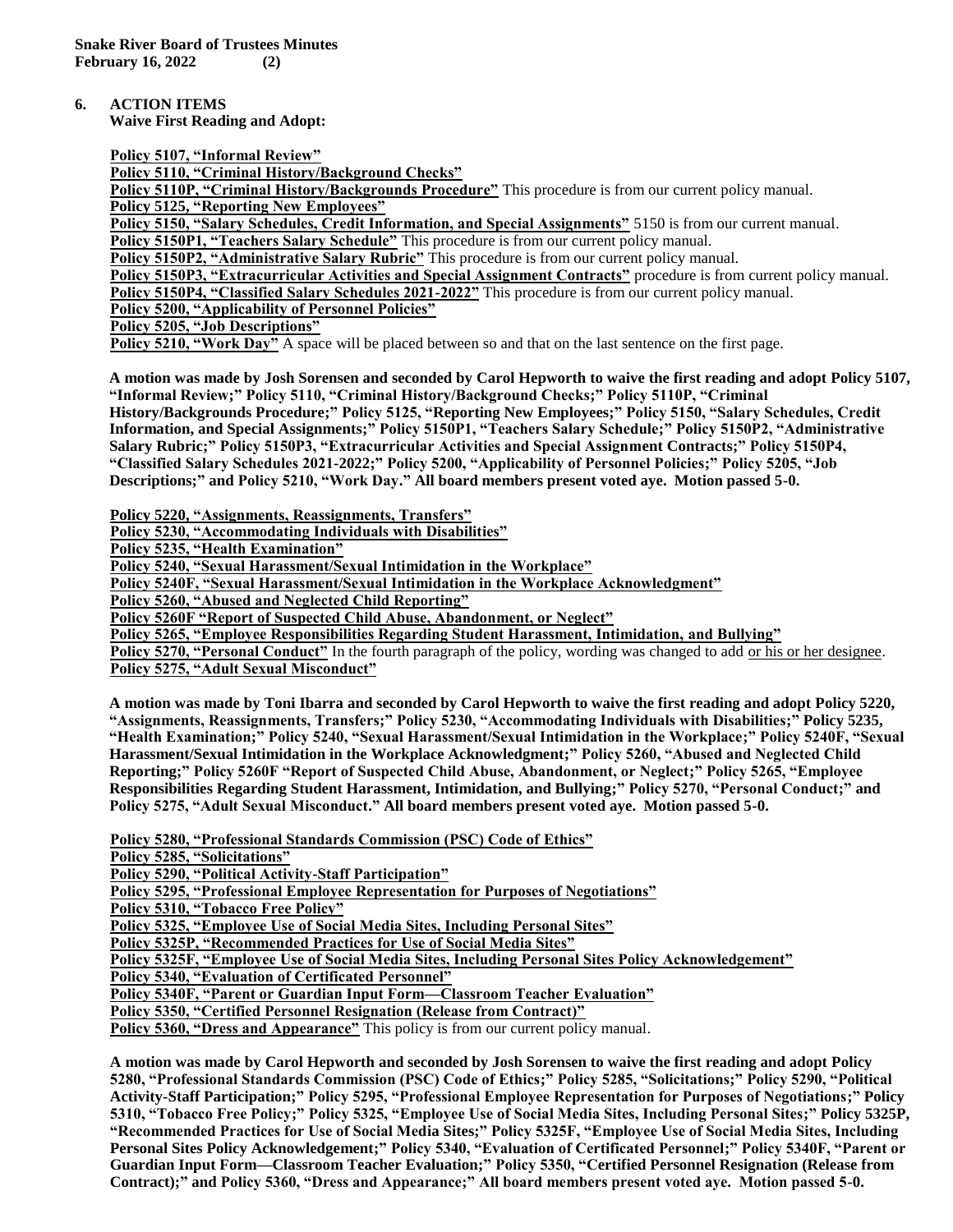**Snake River Board of Trustees Minutes February 16, 2022 (3)**

> **Policy 5370, "Nonschool Employment by Professional Staff Members" Policy 5380, "Professional Research and Publishing" Policy 5390, "Employment Referrals and Prevention of Sexual Abuse" Policy 5395, "Whistleblowing" Policy 5405, "Proof of Illness for Sick Leave" Policy 5412, "Jury Duty" Policy 5413 "Witness for Court Appearance Leave" Policy 5420, "Long-Term Illness/Temporary Disability" Policy 5420P, "Long-Term Illness/Temporary Disability" Policy 5460, "Worker's Compensation Benefits" Policy 5460P, "Supplementation of Worker's Compensation Benefits Procedures"** This is our current procedure **Policy 5460F1, "Employee Worker's Compensation Signature Page"** This is our current signature page **Policy 5460F2, "Employee and Supervisor Accident Report"** This is our current accident report

**A motion was made by Lon Harrington and seconded by Josh Sorensen to waive the first reading and adopt Policy 5370, "Nonschool Employment by Professional Staff Members;" Policy 5380, "Professional Research and Publishing;" Policy 5390, "Employment Referrals and Prevention of Sexual Abuse;" Policy 5395, "Whistleblowing;" Policy 5405, "Proof of Illness for Sick Leave;" Policy 5412, "Jury Duty;" Policy 5413 "Witness for Court Appearance Leave;" Policy 5420, "Long-Term Illness/ Temporary Disability;" Policy 5420P, "Long-Term Illness/Temporary Disability;" Policy 5460, "Worker's Compensation Benefits;" Policy 5460P, "Supplementation of Worker's Compensation Benefits Procedures;" Policy 5460F1, "Employee Worker's Compensation Signature Page;" and Policy 5460F2, "Employee and Supervisor Accident Report." All board members present voted aye. Motion passed 5-0.**

**Policy 5600, "Staff Health"**

**Policy 5610, "Prevention of Disease Transmission"**

**Policy 5620, "Safety Management Program and District Personnel"**

**Policy 5710, "Paraprofessionals, Teacher's Aides, and Paraeducators"**

**Policy 5725, "Private Service Providers/Consultants"**

**Policy 5740, "Reduction in Force"**

**Policy 5740P, "Reduction in Force Procedures"**

**Policy 5740F, "Reduction in Force Criteria and Measure"**

**Policy 5750, "Employing Retired Teachers and Administrators"**

**Policy 5751, "Employing Retired School Resource Officers and Employees Eligible to Drive a School Bus"**

**A motion was made by Lon Harrington and seconded by Toni Ibarra to waive the first reading and adopt Policy 5600, "Staff Health;" Policy 5610, "Prevention of Disease Transmission;" Policy 5620, "Safety Management Program and District Personnel;" Policy 5710, "Paraprofessionals, Teacher's Aides, and Paraeducators;" Policy 5725, "Private Service Providers/ Consultants;" Policy 5740, "Reduction in Force;" Policy 5740P, "Reduction in Force Procedures;" Policy 5740F, "Reduction in Force Criteria and Measure;" Policy 5750, "Employing Retired Teachers and Administrators;" and Policy 5751, "Employing Retired School Resource Officers and Employees Eligible to Drive a School Bus." All board members present voted aye. Motion passed 5-0.**

**First Readings:**

**Policy 5100, "Hiring Process and Criteria" Policy 5100 P1 "Procedures for Obtaining Personnel Records for Applicants" Policy 5100 P2, "Veteran's Preference" Policy 5100 F1, "Authorization of Release of Information on Past Employment" Policy 5100 F2, "Request to Employer" Policy 5105, "Certificated Personnel Employment"** On the third page under return of contract, the board would like the wording to be changed. Superintendent Kress will work on this and bring it back for the second reading. **Policy 5400, "Leaves of Absence" Policy 5400 P1, "Classified Sick Leave and Sick Leave Bank" Policy 5400 F1, "Classified Employee Request for Sick Leave Bank" Policy 5400 F2, "Classified Employee Request for Sick Leave Bank—Physician's Statement" Policy 5400 P2, "Personal Leave Procedure" Policy 5440, "School Holidays"** Policy 5440P, "Paid Holidays for 12-Month Employees" This policy comes from our current policy manual Policy 5450, "Vacation Leave" Policy is a mix of ours and theirs.

**Policy 5700, "Substitutes"**

**Policy 5700P "Substitute Pay"** This procedure comes from our current policy manual. A change will be made to the rate of substitute cooks will be \$11.80 per hour.

**(Continued)**